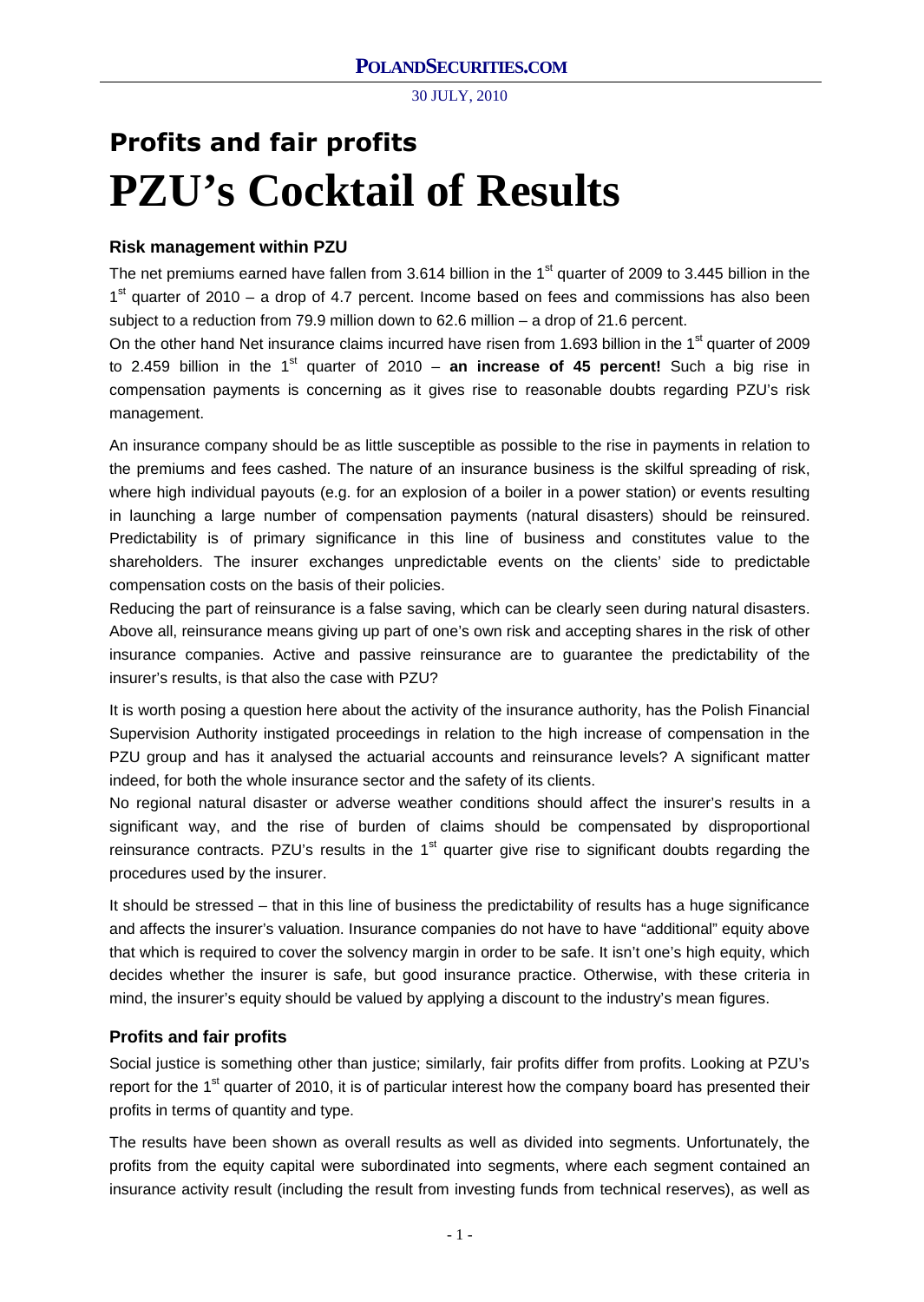the board-created result based on its equity. Hence it is not possible to state which results originate from insurance activity and which from operations based on PZU's equity.

The investments each insurance company makes from the technical reserves capital (premiums) is subject to strict precautionary measures and they are generally safe deposits. However, the result which the company board displays in relation to its equity is a different story altogether.

The insurance company board does not have much room to manouver in order to retouch its insurance activity results, including the result from investing technical reserves – which has its main source in the type of financial instruments used, primarily treasury securities and bank deposits. It's a different picture altogether where the company invests its own resources – the possibility of creating a result increases dramatically.

If PZU were to present the results from insurance activity and the result from operations on its own in-house funds separately, then the company would be much more transparent. Many investors would assess the core business and add equity (or part thereof) to the valuation. The result which the company board presents on the investments of equity fund would be of no significance to them – after all they are investing in an insurance business and not in the ability of the management to manage the investment fund. In this situation the profit from investing equity capital, which is much higher than the market rate (risk-free) may be assessed in very critical terms.

### **How was PZU result made for the 1st Quarter of 2010?**

The above reservations indicating the need to present the result split into the core business and investment of equity capital start to become significant when we take a closer look at the way PZU's has presented its activity in the report for the 1st quarter of 2010. The result from investments has compensated for technical losses.

|                                                                        | 1 January –   | 1 January –   |
|------------------------------------------------------------------------|---------------|---------------|
| In thousands of zloty (PLN)                                            | 31 March 2010 | 31 March 2009 |
| Net income from investments                                            | 442 309       | 678 427       |
| Net result of the implementation and impairment loss<br>of investments | 135 274       | (108614)      |
| Net change in fair value of and liabilities at fair value              | 333 831       | (153094)      |

Combined results generated from technical reserves and from PZU's equity capital - (unfortunately these are combined results as mentioned above)

Only the first item does not cause reservation – the reduction in income is replicated in the reduction in PZU's equity capital, which results from a huge dividend payment. The next two items, however, are surprising as the result of the  $1<sup>st</sup>$  Qtr of 2010, as opposed to the  $1<sup>st</sup>$  Qtr of 2009, PZU explains as caused, *"mainly by the increase in value of capital instruments in 1st Qtr 2010, compared to decrease its value in the 1st Qtr of 2009"*.

One needs to note, that debt securities are also included in either of both items and these components also recorded an outstanding increase in value.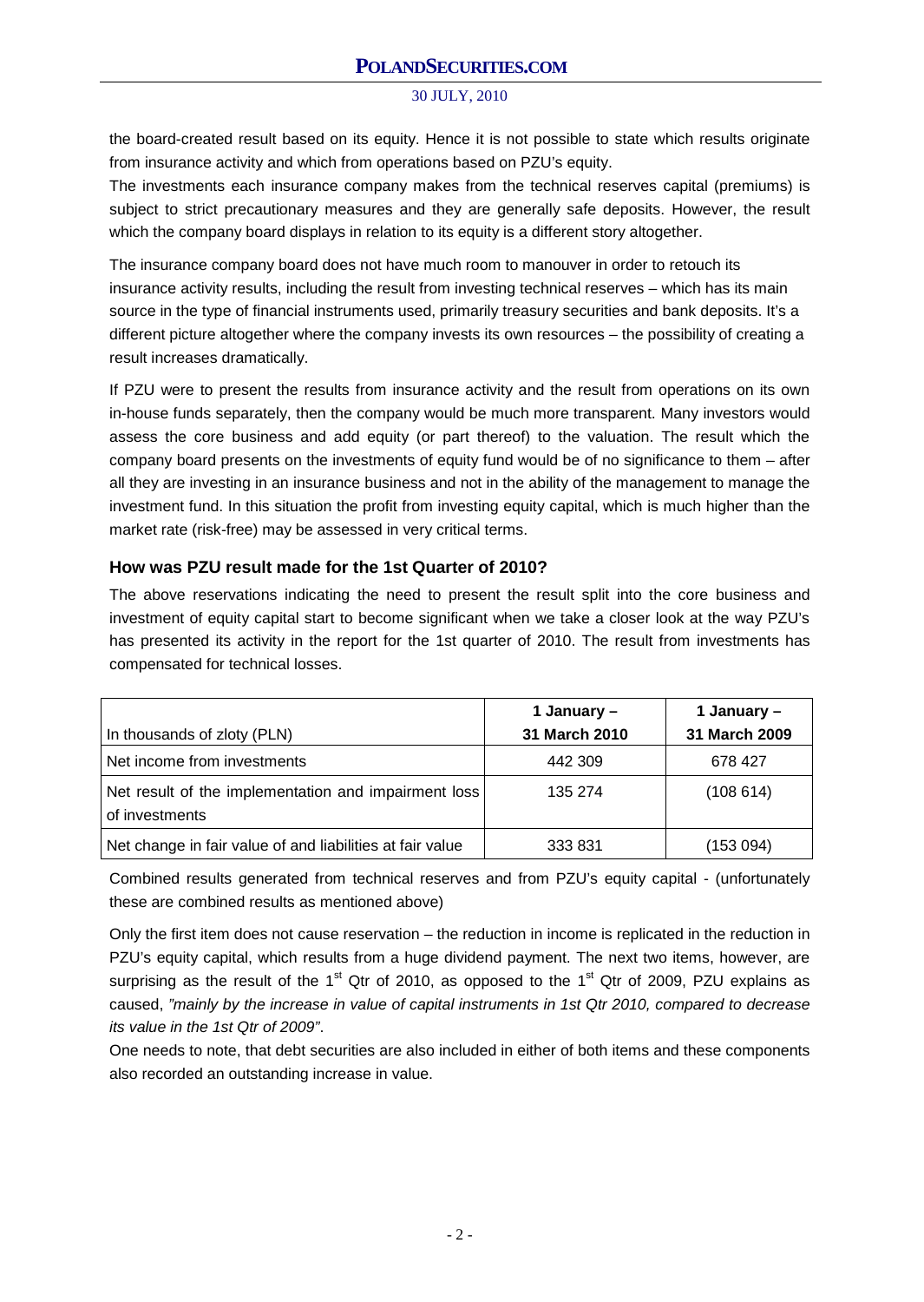Most significant from the point of the composition of the results is a comparison of the results on capital instruments included in both items

|                                                            | 1 January –   | 1 January –   |
|------------------------------------------------------------|---------------|---------------|
| In thousands of zloty (PLN)                                | 31 March 2010 | 31 March 2009 |
| Capital Instruments included in the item:                  | 102 845       | (69 868)      |
| Net result of the implementation and impairment loss       |               |               |
| of investments                                             |               |               |
| Capital Instruments included in the item:                  | 185 762       | (161 877)     |
| Net change in fair value of assets and liabilities at fair |               |               |
| value                                                      |               |               |
| Total:                                                     | 288 607       | (231 745)     |

Whilst, when excluding items which "are valued at the fair value by the financial result – qualified for this category at first recognition", we get:

| In thousands of zloty (PLN)                                                                                                                     | 1 January –<br>31 March 2010 | 1 January –<br>31 March 2009 |
|-------------------------------------------------------------------------------------------------------------------------------------------------|------------------------------|------------------------------|
| All capital instruments excluding items valuated at fair<br>value by the financial result - qualified for this<br>category at first recognition | 268 025                      | (211827)                     |

Compared to the fall of the WIG20 index during the 1st Qtr of 2009 by 15.5%, the decrease of the above capital instruments amounts to 211.8 million zloty, whereas against the rise of WIG20 in the 1<sup>st</sup> Qtr 2010 by only 4.5% the same item indicates an increase of 268 million (should the most basic analogy of percentage changes be applied then it would increase in the  $1<sup>st</sup>$  Qtr of 2010 by a mere 60 million).

It turns out, therefore, that in the 1st Qtr of 2010, the PZU Board can pride themselves on the extraordinary good results generated on capital instruments, however, most of it was derived from… revaluating it to the fair value.

At the same time an essential impact on the 1st Qtr of 2010 result had the change in "financial assets and financial instruments valuated at fair value by the financial result – qualified for this category at first recognition".

|                                                            | 1 January -   | 1 January –   |
|------------------------------------------------------------|---------------|---------------|
| In thousands of zloty (PLN)                                | 31 March 2010 | 31 March 2009 |
| Financial assets valuated at fair value by the financial   |               |               |
| result – qualified to this category at first recognition,  | 20 657        | 1 3 6 2       |
| including capital instruments and debt securities          |               |               |
| Financial instruments valuated at fair value by the        |               |               |
| financial result $-$ qualified to this category at first   | 112852        | (21333)       |
| recognition, incl. capital instruments and debt securities |               |               |
| Total:                                                     | 133 509       | (19 971)      |

The items mentioned above are subsequent ones whose value depends on valuation by fair value. Intangible assests are another specific item in the PZU report, it turns out that this item increased from 62,462 thousand at the end of the  $1<sup>st</sup>$  Qtr of 2009 to 92,154 thousand at the end of  $1<sup>st</sup>$  Qtr of 2010, which is 45% per annum.